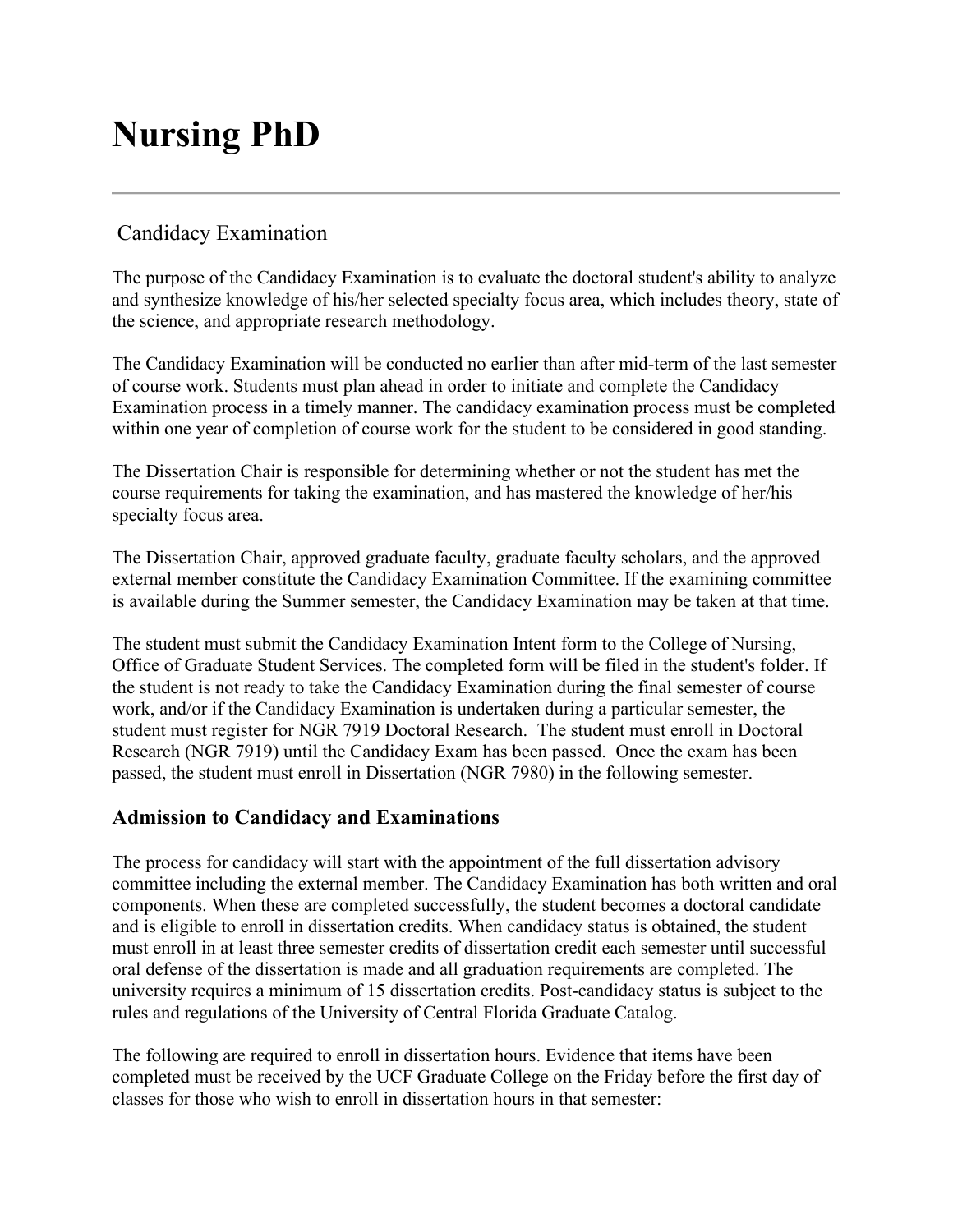- Completion of all course work, except for dissertation hours.
- Successful completion of the candidacy examination.
- The dissertation advisory committee is formed, consisting of approved graduate faculty, graduate faculty scholars, and the approved external member.
- Submittal of an approved program of study (should be finalized by the student's third semester).

### *The Process*

- 1. The Dissertation Chair will determine readiness for the student to sit for the Candidacy Exam.
- 2. Steps of Candidacy Exam Development:
	- The Candidacy Examination Committee will confer prior to the scheduled start date established by the student/committee to prepare the examination questions.
	- The Chair of the committee is responsible for sending the standardized questions electronically to the student by 12:00 noon on the designated start date.
	- The Chair notifies the Office of Graduate Affairs of the projected dates for submission of written portion of examination and the timing of the oral portion of the examination.
	- The student will have 2 weeks to do the written component of the Candidacy Exam, during which time she/he has open access to books, articles, websites, and other resources. The paper format can be numbered (e.g., NLM) or non-numbered (e.g., APA) style.
	- The standard PhD Candidacy Question Format will be used for all candidacy examinations.
	- Focused topic insert is not to be revealed until questions are sent to student.
	- Student must provide electronic and/or paper copies of their answers to the Office of Graduate Affairs as well as the members of the exam committee two weeks after receiving the exam questions.
	- No specific discussion or feedback on written answers can occur between student and members of the committee until the oral exam.
- 3. It is the committee's decision as to whether the student passes or needs to re-take the entire exam, re-take a specific question(s), or respond to a new question.
- 4. The candidacy exam rubric form will be completed by all committee members at time of oral portion of the exam.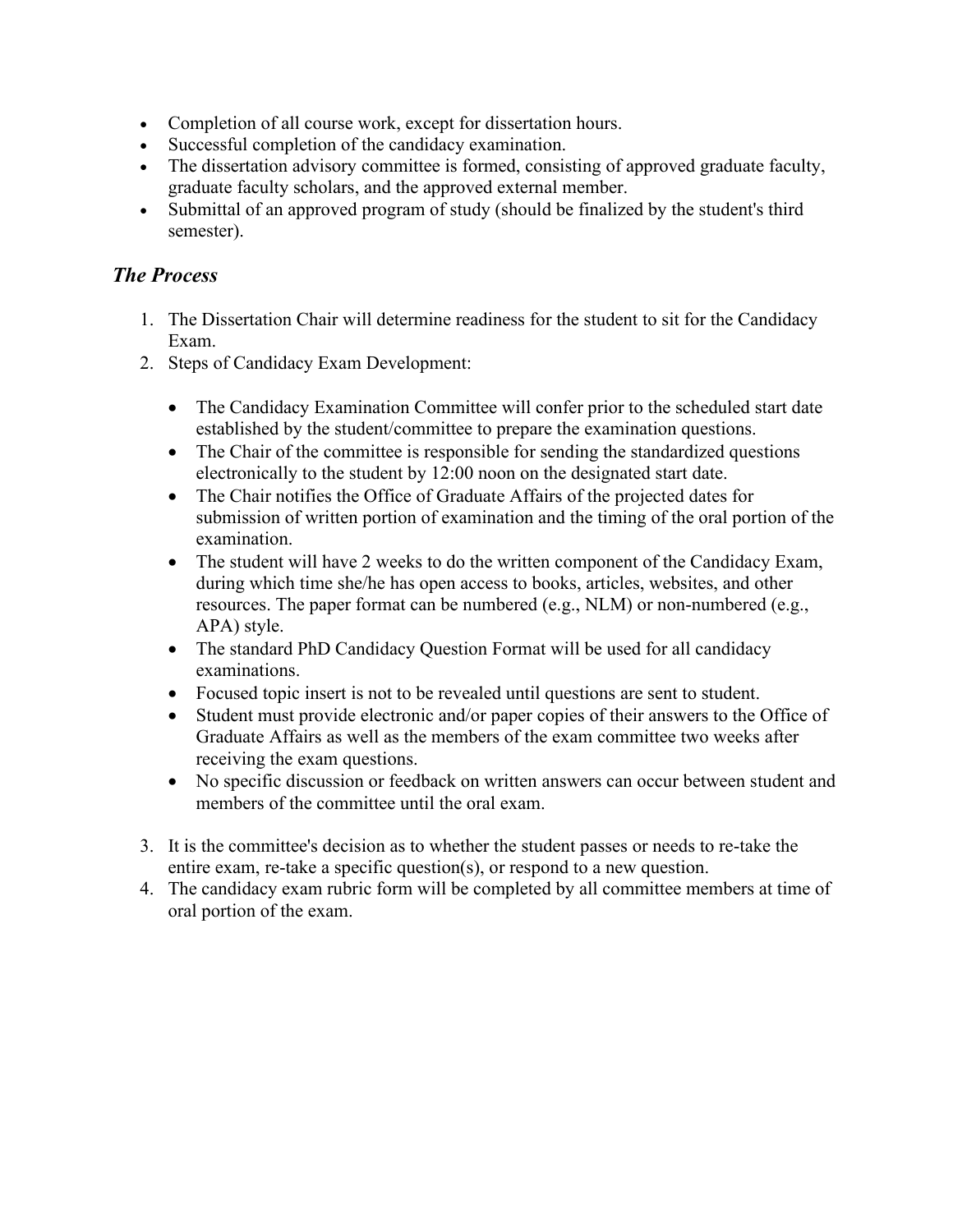The Candidacy Examination has two components: written and oral.

**Written**: There will be 3 questions tailored to the student's area or interest, plan of study, and specialty focus area.

#### **Standard PhD Candidacy Question Format**

1. Generate an Integrative Literature Review with respect to [committee to insert focused topic here]. (10-12 pages)

a. Synthesize what is clearly known in the literature regarding the phenomenon

b. Analyze any contradictory findings or gaps in the literature.

c. Explain the practice and policy implications, given what is known and the gaps you identify.

2. Identify a theoretical framework relevant for studying [committee to insert focused topic here]. (6- 10 pages; diagrams are considered part of the 6-10 pages)

a. Analyze the concepts in this framework, and their interrelationships

b. Argue for the applicability of this framework to this particular phenomenon. Why is this framework such a good fit?

c. Generate one research question or hypothesis related to this framework

d. Explain opposing views to applying this theoretical framework to this phenomenon.

3. Design both a qualitative and quantitative approach to studying [committee to insert focused topic here]. If applicable, summarize what needs to be incorporated in the methods to ensure that populations impacted by health disparities will be appropriately addressed and represented in the evaluation plan? (8-10 pages)

a. Include in your discussion of the qualitative approach:

- i. Type of approach
- ii. Target population
- iii. Criteria for evaluating goodness of fit, truthfulness, or rigor
- iv. Outline the limitations for the proposed approach(es)

b. Include in your discussion of the quantitative approach:

- i. Type of design
- ii. Target population
- iii. Relevant threats to internal validity and how these will be addressed

iv. Any measurement challenges you anticipate

- v. An argument for or against external validity being an issue for your study.
- vi. Outline the limitations for the proposed approach(es).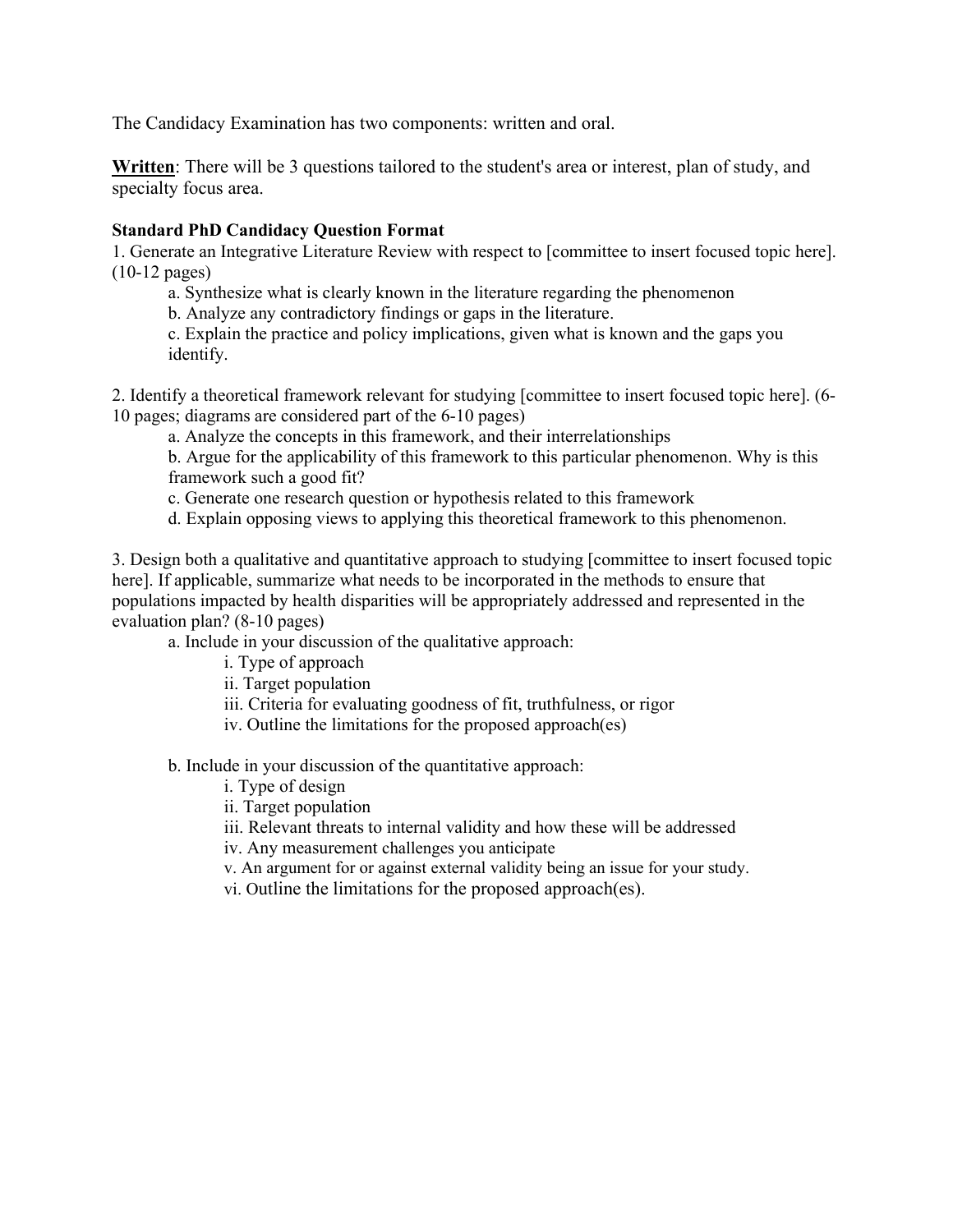**Oral**: The purpose of the oral component is to discuss the student's written component for clarification and extension of the student's response as warranted by the Candidacy Examination Committee. The oral component must:

- Be conducted in person at the UCF Orlando Campus or via approved teleconferencing method
- Not exceed 2 hours in length
- Fall within a 2 to 6 week period after the written component is completed

#### **Criteria for Grading the Candidacy Examination**

- Synthesizes knowledge in specialty focus area.
- Integrates specialty focus area within the broader context of nursing knowledge.
- Integrates doctoral program objectives into discussion
- Selects, applies, and evaluates the tools of scientific inquiry in nursing (i.e., theory development, conceptualization, measurement, research design, and statistics).
- Cites relevant and primary sources to support responses.
- Provides answers that are complete, logical, and responsive to the specific questions asked.
- Articulates and defends ideas in both written and oral forms.

**Note**: Students must pass the candidacy exam and have the candidacy and dissertation advisory committee documentation received and processed by the UCF College of Graduate Studies prior to the first day of classes for the next term in order to enroll in dissertation hours for that term.

If the student unexpectedly is unable to take the Candidacy Examination on the specified dates because of illness or other emergency, the Dissertation Chair should be notified as soon as possible by the student. Health care provider verification may be required. The Chair in turn will notify the other members of the Candidacy Examination Committee and the CON Office of Graduate Student Services. Rescheduling the examination is at the discretion of the Candidacy Examination Committee.

#### **Outcomes**

The written and oral components of the Candidacy Examination are viewed as one examination with a combined outcome, either: Meets or Does Not Meet Expectations. The committee evaluates the student's examination and determines the outcome based upon the majority vote. The outcome of the Candidacy Examination and additional feedback will be conveyed verbally to the student within 1 hour after completing the oral examination. The Dissertation Chair is responsible for submitting the Candidacy Outcome Form to the College of Nursing, CON Office of CON Office of Graduate Student Services. The Dissertation Chair will submit an electronic copy of the written examination and will notify the Chair of the PhD APG Committee for reporting in the next month's meeting. The signed documents and the written component of the examination are filed in the student's official College of Nursing file.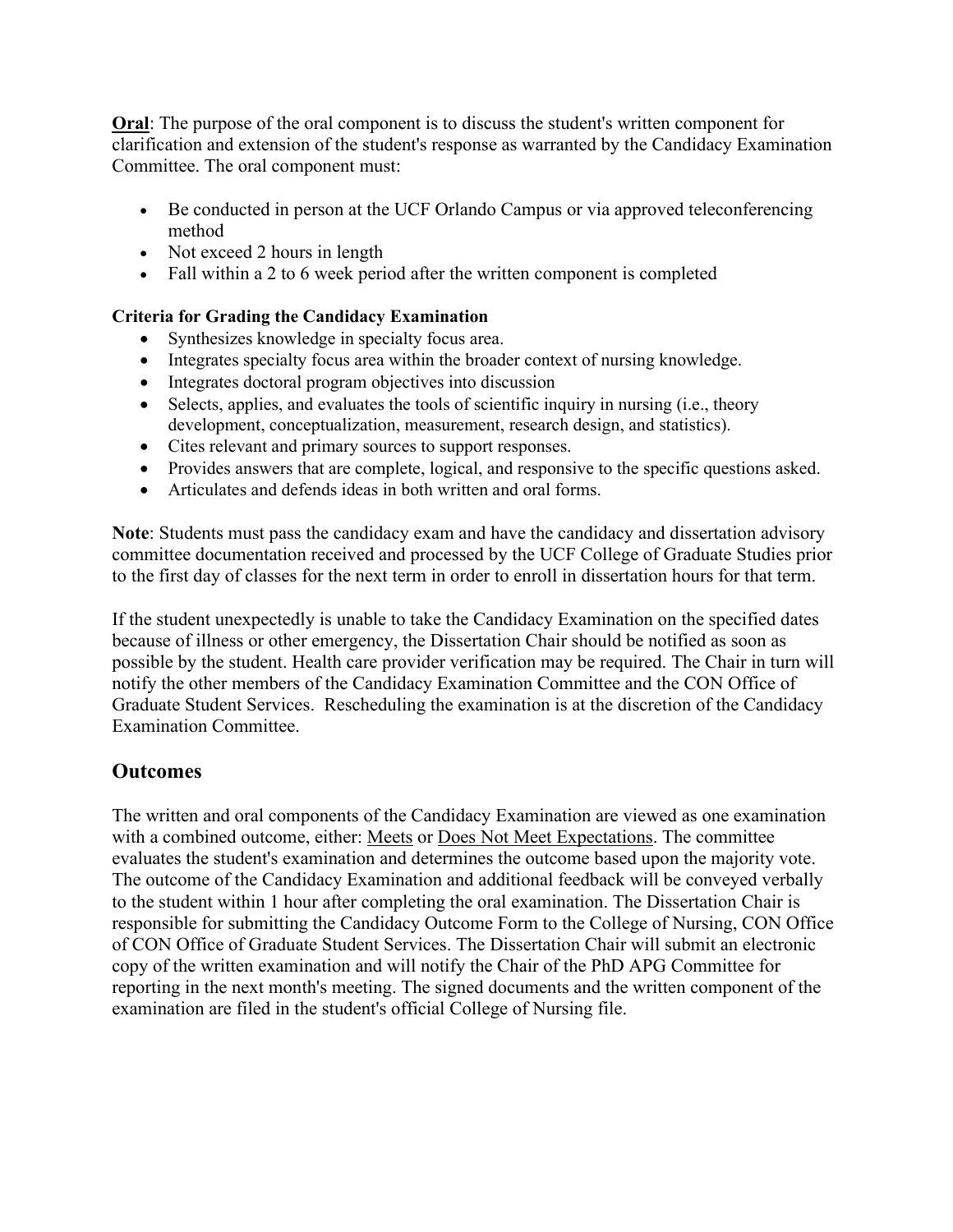If the outcome of the Candidacy Examination Meets Expectations, the student will:

- Check with the CON Office of Graduate Student Services to ensure candidacy/initial committee paperwork has been filed with the UCF College of Graduate Studies.
- Register for dissertation credits (NGR 7980) in the subsequent semester
- Initiate steps for conducting the Dissertation Research.

Note: Students can register for dissertation hours in the term following candidacy, but cannot begin research until the dissertation proposal is approved and the research is approved by the UCF IRB (if human participants are involved). Failure to follow these two requirements causes students to be subject to the UCF "Golden Rule" and potential expulsion from the nursing doctoral program. **In addition, students in the College of Nursing who are admitted to candidacy are not allowed to use the title PhD (c).** 

If the outcome of the Candidacy Examination Does Not Meet Expectations:

- Students who do not pass, must wait 3 months before reattempting but must complete successfully within 6 months following their first attempt. Candidacy Examination Committee will decide if the student must answer two or more specific questions from the original exam, or new questions. When the end of the 6-month period falls during the Summer semester, the examination may be retaken during that semester if the Candidacy Examination Committee is available. Otherwise, the repeat examination must be conducted during the subsequent Fall semester.
- The Candidacy Examination Committee must specify in writing:
	- o Specific requirements in order to retake the examination, such as additional course work, directed readings, or other relevant activities.
		- If the examining committee requires additional course work that extends beyond the 6-month retake rule, this fact must be documented and a timeframe for the retake clearly specified.
		- $\blacksquare$  The component(s) to be repeated: only the written paper, only the oral component, or both components as evaluated by the Candidacy Examination Committee.
		- The written and/or oral components to be retaken will follow the same procedures delineated as for the initial Candidacy Examination.
- The student and Candidacy Examination Committee need to plan ahead for the repeat examination date(s) to insure everyone's availability.
- The student must submit documentation to the Chair of the Candidacy Examination Committee that she/he has fulfilled the specified requirements before a repeat examination is scheduled.

If the outcome of the *repeat* Candidacy Examination is Meets Expectations, the student will proceed to Candidacy as outlined above.

If the outcome of the *repeat* Candidacy Examination is Does Not Meet Expectations, the student will be dismissed from the nursing doctoral program.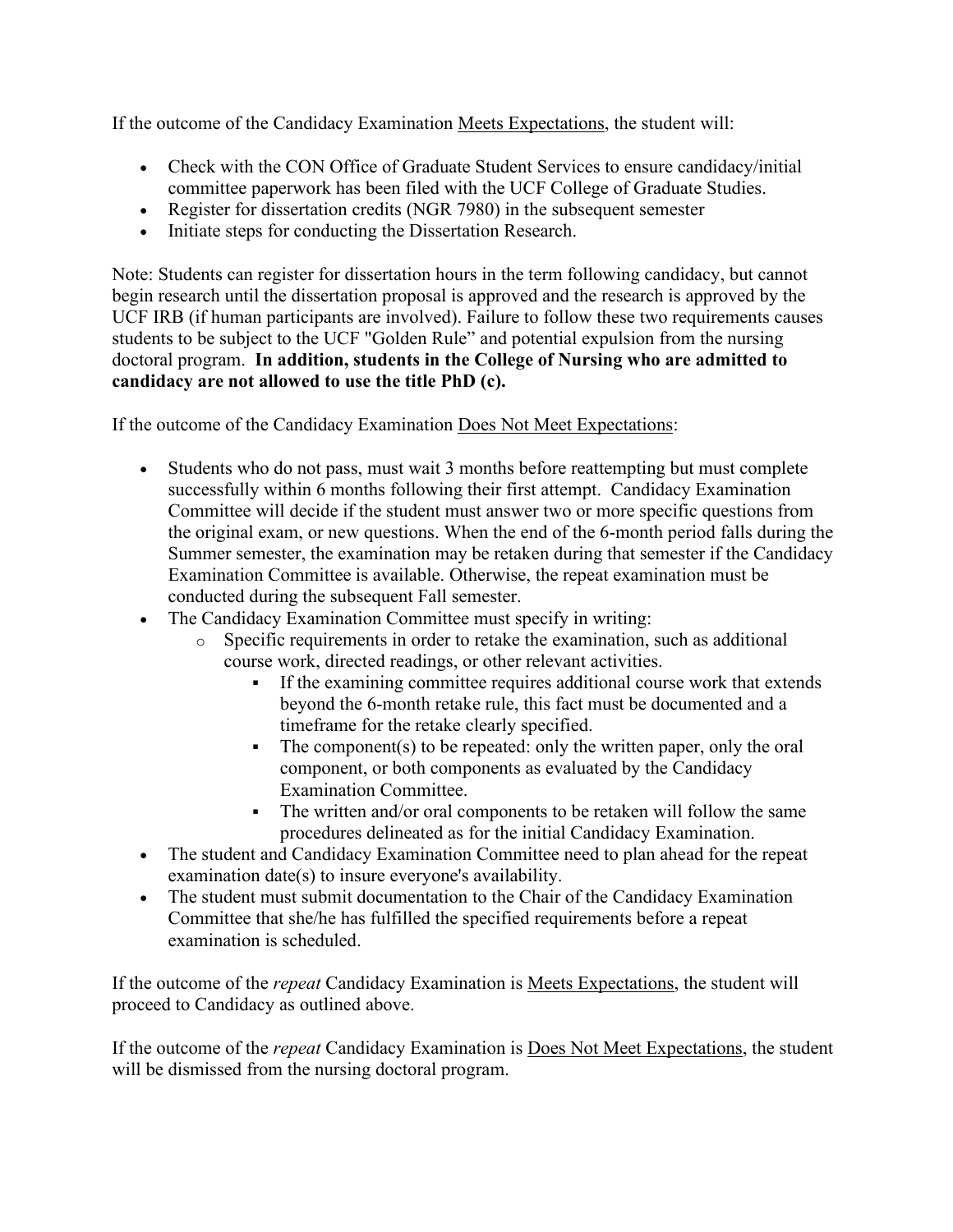| Student name:<br>Date:<br>Faculty Chair:                                                                                                                                                     |                                                                                                                                                                                                                                                                                                                                                                                                                                                                             |                                                                                                                                                                                                                                                                                          |  |
|----------------------------------------------------------------------------------------------------------------------------------------------------------------------------------------------|-----------------------------------------------------------------------------------------------------------------------------------------------------------------------------------------------------------------------------------------------------------------------------------------------------------------------------------------------------------------------------------------------------------------------------------------------------------------------------|------------------------------------------------------------------------------------------------------------------------------------------------------------------------------------------------------------------------------------------------------------------------------------------|--|
| Grading Rubric for PhD Candidacy Exam                                                                                                                                                        |                                                                                                                                                                                                                                                                                                                                                                                                                                                                             |                                                                                                                                                                                                                                                                                          |  |
| Criteria<br>Synthesizes knowledge<br>1)<br>in specialty focus area                                                                                                                           | <b>Satisfactory</b><br>Conceptualizes<br>$\bullet$<br>knowledge within nursing<br>and able to identify gap in<br>knowledge for nursing                                                                                                                                                                                                                                                                                                                                      | Unsatisfactory<br>Unable to conceptualize<br>$\bullet$<br>knowledge within nursing<br>and identify gap.<br>Unable to present state of<br>$\bullet$<br>knowledge on topic                                                                                                                 |  |
| 2)<br>Integrates specialty focus<br>area within the broader<br>context of nursing and<br>other relevant scientific<br>knowledge.                                                             | Explains significance of<br>$\bullet$<br>topic<br>Conceptualizes the<br>$\bullet$<br>problem within a broader<br>scope outside of nursing<br>and apply appropriate<br>theoretical frameworks.<br>Incorporates knowledge<br>٠<br>outside of nursing                                                                                                                                                                                                                          | Unable to conceptualize<br>$\bullet$<br>problem within a broader<br>scope and/or apply<br>appropriate theoretical<br>framework.<br>Unable to bring in<br>$\bullet$<br>knowledge outside of<br>nursing.<br>Unable to identify<br>$\bullet$<br>significance of topic on a<br>broader scope |  |
| 3)<br>Selects, applies, and<br>evaluates scientific<br>inquiry in nursing and<br>other relevant scientific<br>knowledge ( <i>i.e.</i> ,<br>measurement, research<br>design, and statistics). | Articulates depth of<br>$\bullet$<br>knowledge related to<br>research methods<br>appropriate for<br>investigating problems in<br>their field.<br>Designs research studies<br>appropriate for their<br>research question<br>Chooses and applies<br>appropriate methods for<br>analysis congruent to their<br>design and research<br>question<br>Chooses and applies<br>$\bullet$<br>appropriate measurement<br>tools congruent with the<br>concepts/variables under<br>study | Demonstrates insufficient<br>knowledge of methods,<br>research design, analytical<br>methods, and/or<br>measurement<br>Unable to discuss<br>$\bullet$<br>elements of rigor<br>appropriate to the design                                                                                  |  |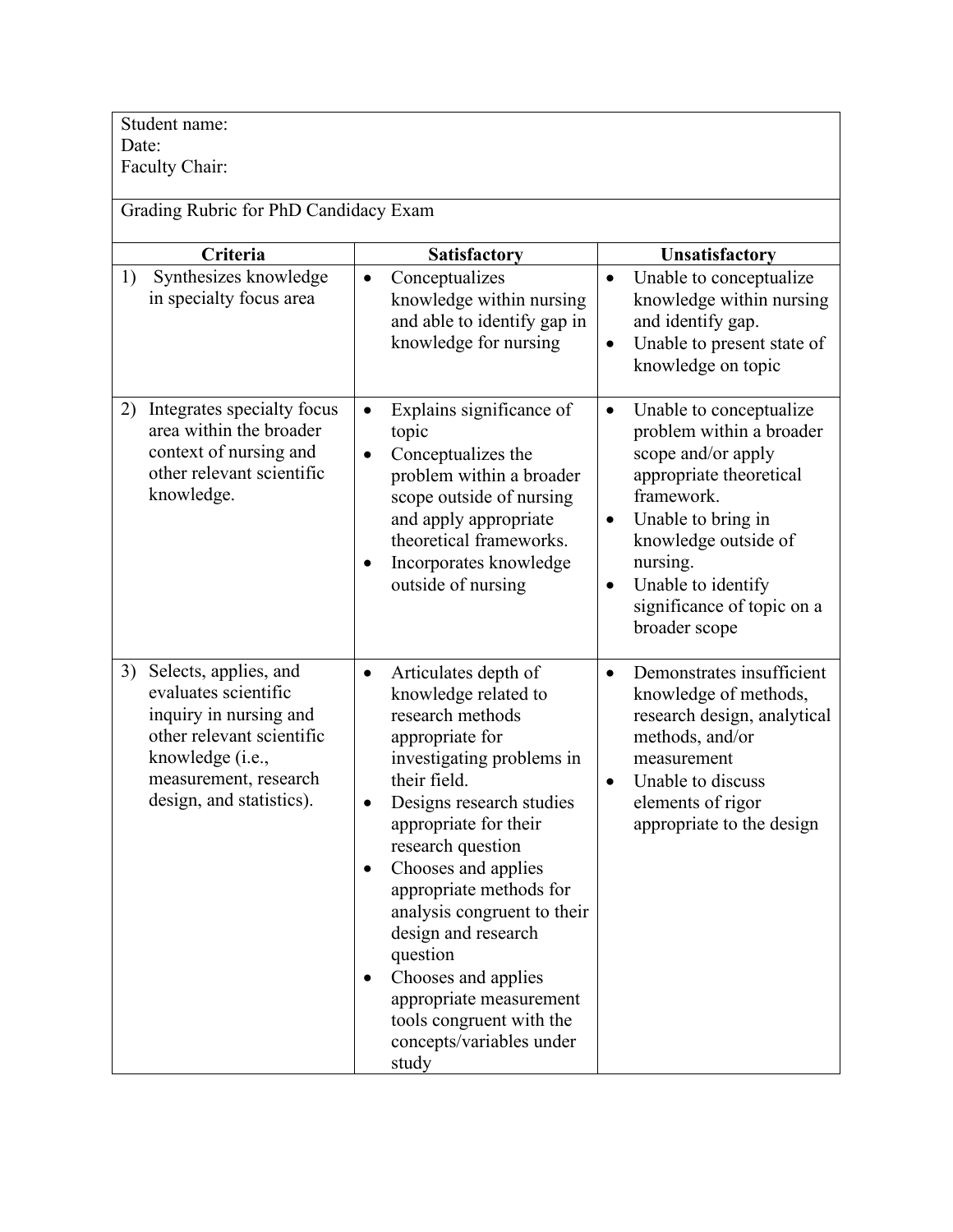|                                                                                                          | Discusses rigor<br>٠<br>appropriate to the design                                                                                                 |                                                                                                                                                                           |
|----------------------------------------------------------------------------------------------------------|---------------------------------------------------------------------------------------------------------------------------------------------------|---------------------------------------------------------------------------------------------------------------------------------------------------------------------------|
|                                                                                                          | and research question                                                                                                                             |                                                                                                                                                                           |
| 4) Provides answers that are<br>complete, logical, and<br>responsive to the specific<br>questions asked. | Formulates answers in a<br>disciplined, well-focused<br>manner; able to clearly<br>articulate argument and<br>provide evidence-based<br>rationale | Wanders off topic; loses<br>thread of argument; does not<br>answer questions asked.                                                                                       |
| 5) Cites relevant sources to<br>support responses                                                        | Yes                                                                                                                                               | N <sub>o</sub>                                                                                                                                                            |
| 6) Articulates and defends<br>ideas (written)                                                            | Yes                                                                                                                                               | N <sub>o</sub>                                                                                                                                                            |
| Articulates and defends<br>7)<br>ideas (oral)                                                            | Yes                                                                                                                                               | No                                                                                                                                                                        |
| <b>Final Outcome</b>                                                                                     | Pass                                                                                                                                              | Fail                                                                                                                                                                      |
|                                                                                                          | All criteria marked as<br>"Satisfactory" by the<br>committee.                                                                                     | One or more criteria marked<br>as "Unsatisfactory" by the<br>committee. Rationale for<br>student responses being<br>unsatisfactory and a next<br>steps plan are required. |
| Rationale for outcome:                                                                                   |                                                                                                                                                   |                                                                                                                                                                           |
|                                                                                                          |                                                                                                                                                   |                                                                                                                                                                           |
|                                                                                                          |                                                                                                                                                   |                                                                                                                                                                           |
|                                                                                                          |                                                                                                                                                   |                                                                                                                                                                           |
| Next steps:                                                                                              |                                                                                                                                                   |                                                                                                                                                                           |
|                                                                                                          |                                                                                                                                                   |                                                                                                                                                                           |
| Signatures:                                                                                              |                                                                                                                                                   |                                                                                                                                                                           |
| Faculty Chair                                                                                            |                                                                                                                                                   |                                                                                                                                                                           |
| Committee member<br>Committee member                                                                     |                                                                                                                                                   |                                                                                                                                                                           |
| Committee member                                                                                         |                                                                                                                                                   |                                                                                                                                                                           |